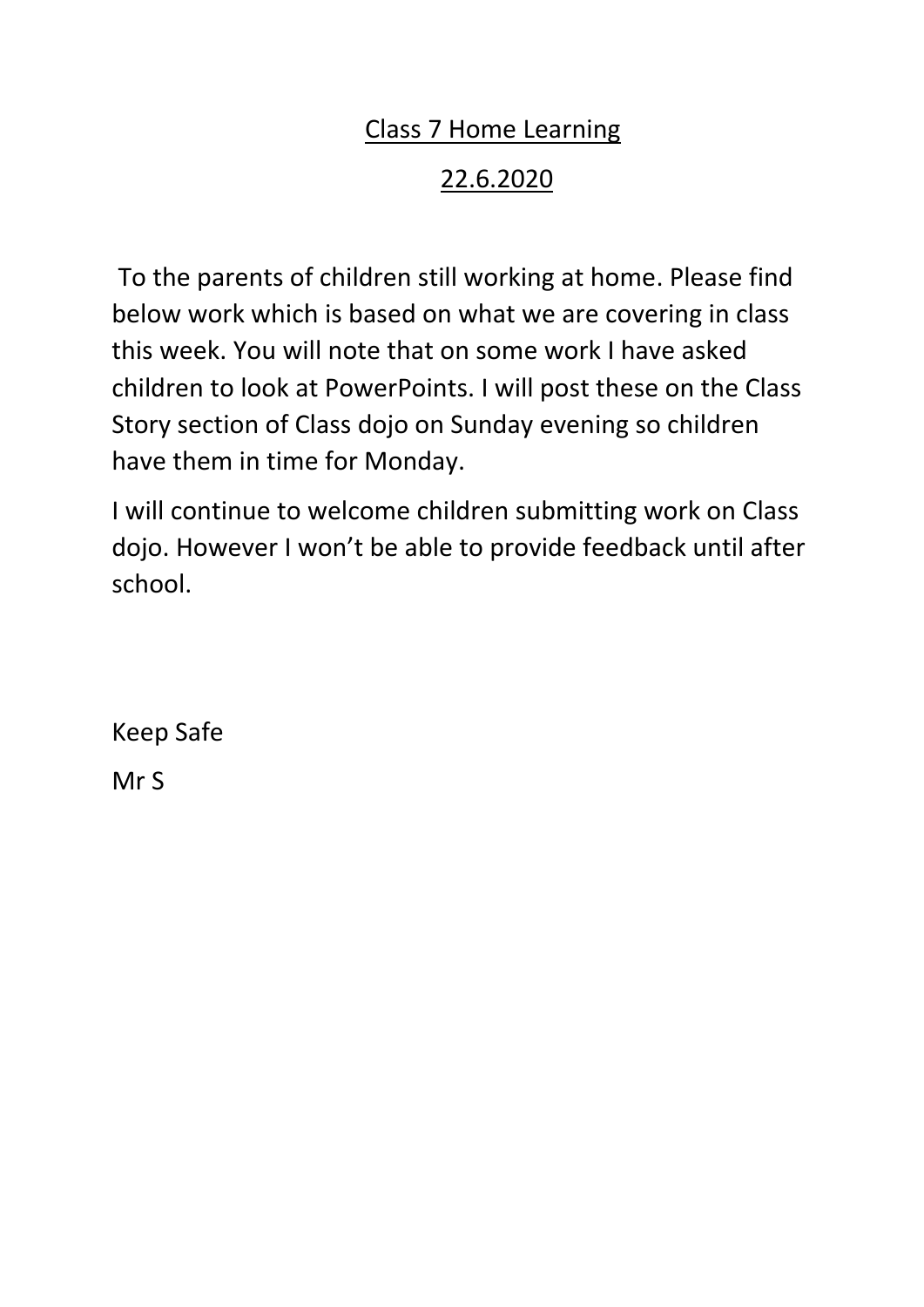#### Being able to measure and draw angles,

<https://www.bbc.co.uk/bitesize/topics/zb6tyrd/articles/zg68k7h>

#### Explains what an angle is

<https://sites.google.com/site/onlineictsuite/maths/whatsmyangle-1>

Watch the introduction carefully. Then set controls to 180 degrees in 5s and practise measuring angles .

Have a go at measuring the angles on the next page. Then try drawing some angles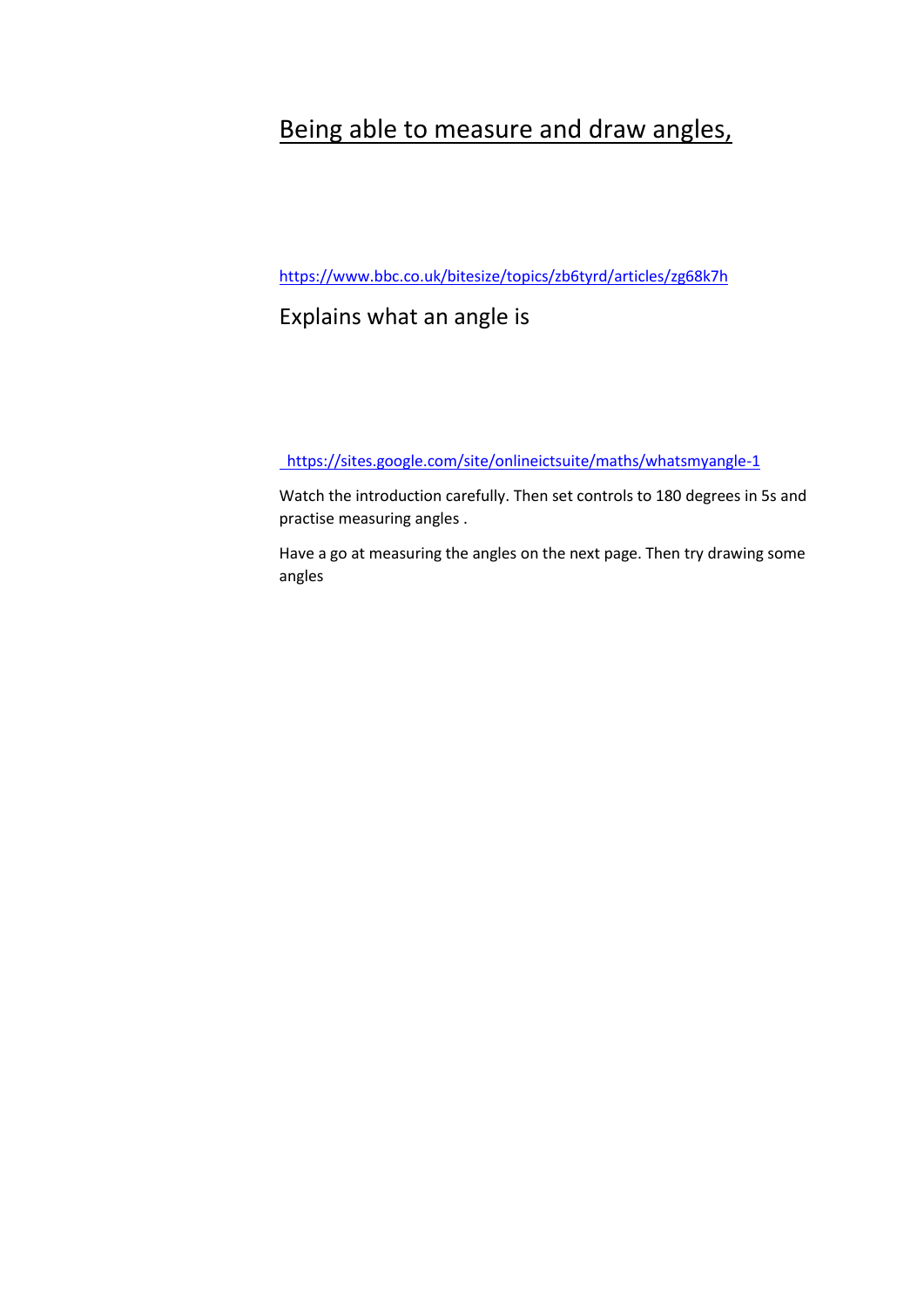# **Measure Acute Angles**

Measure the following angles:















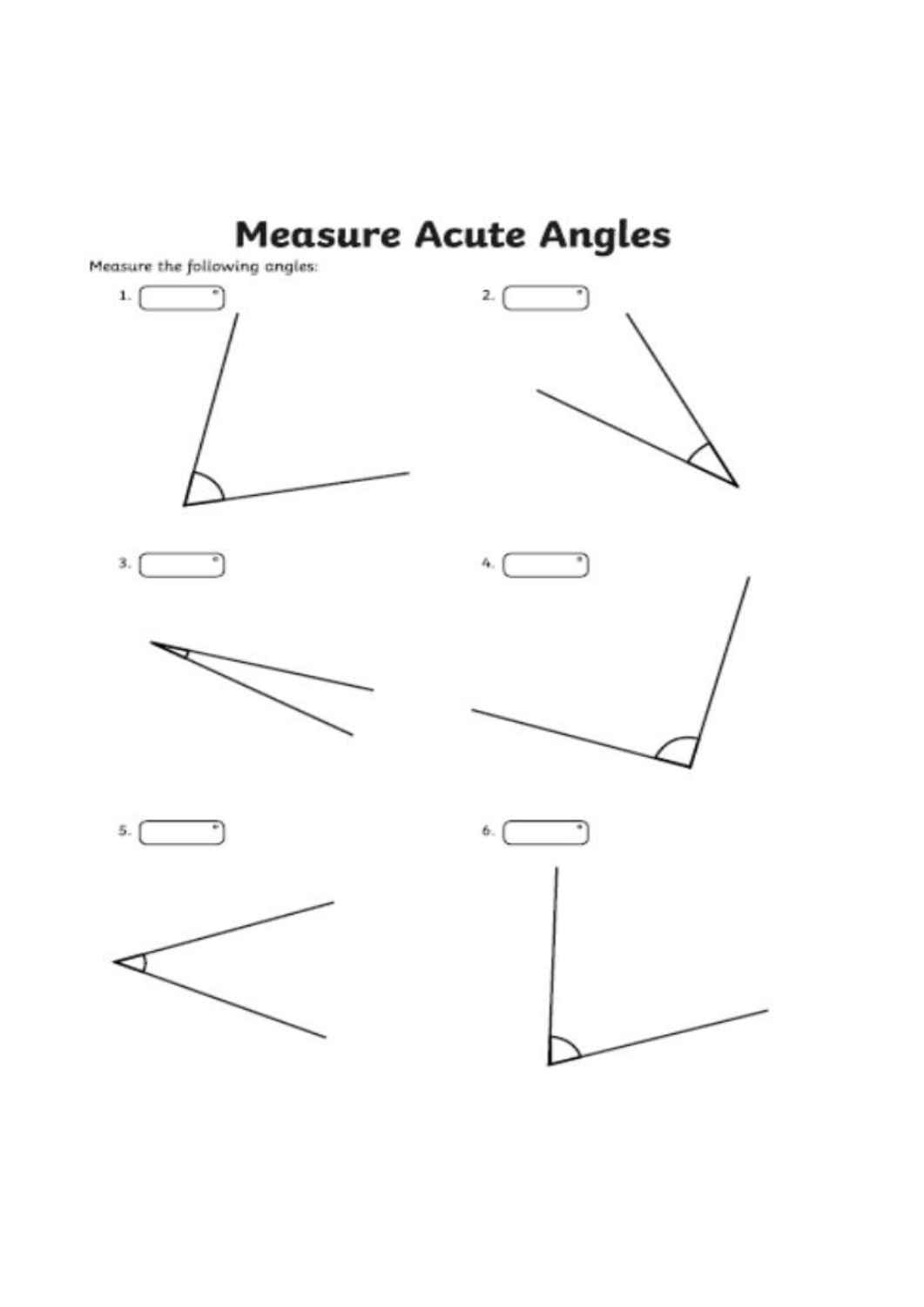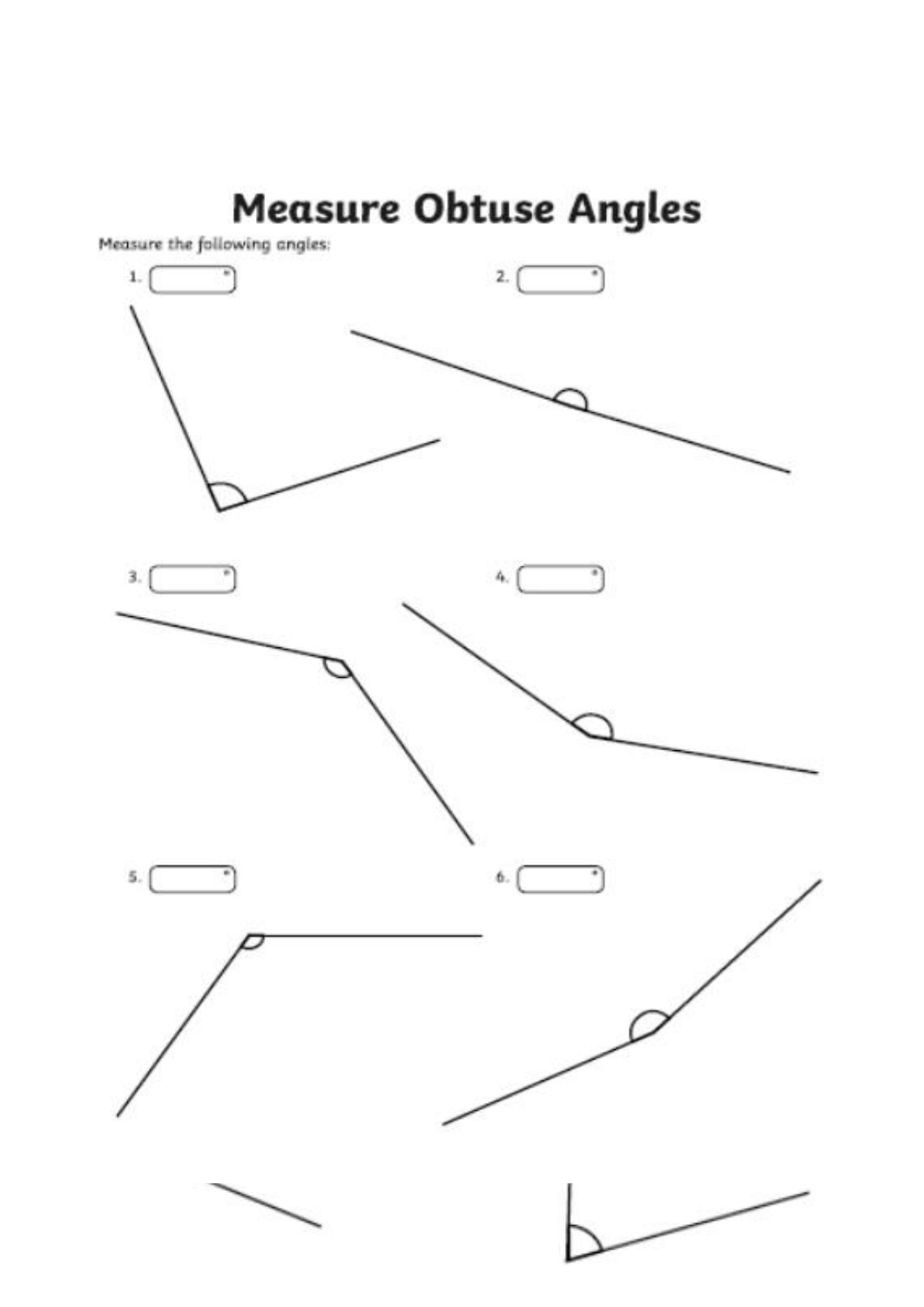Can you draw the following angles.

## 125<sup>°</sup> 28<sup>°</sup> 76<sup>°</sup> 84<sup>°</sup> 65<sup>°</sup> 110<sup>°</sup>

Get your mum and dad to check them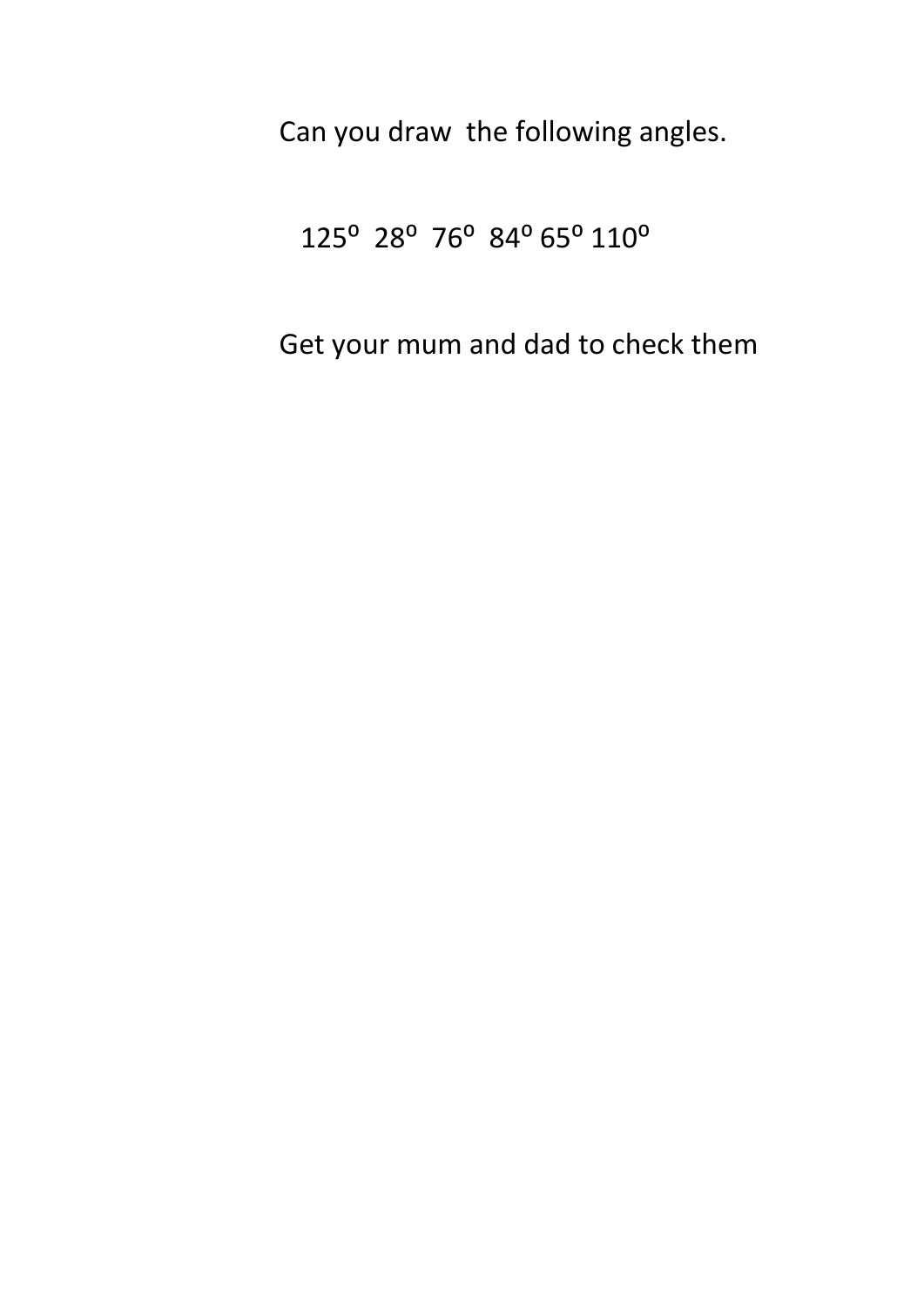Finding the area of triangles and parallelograms.

Look at the PowerPoints which I have sent to your parents on class story and then try to find the area of the triangles and parallelograms.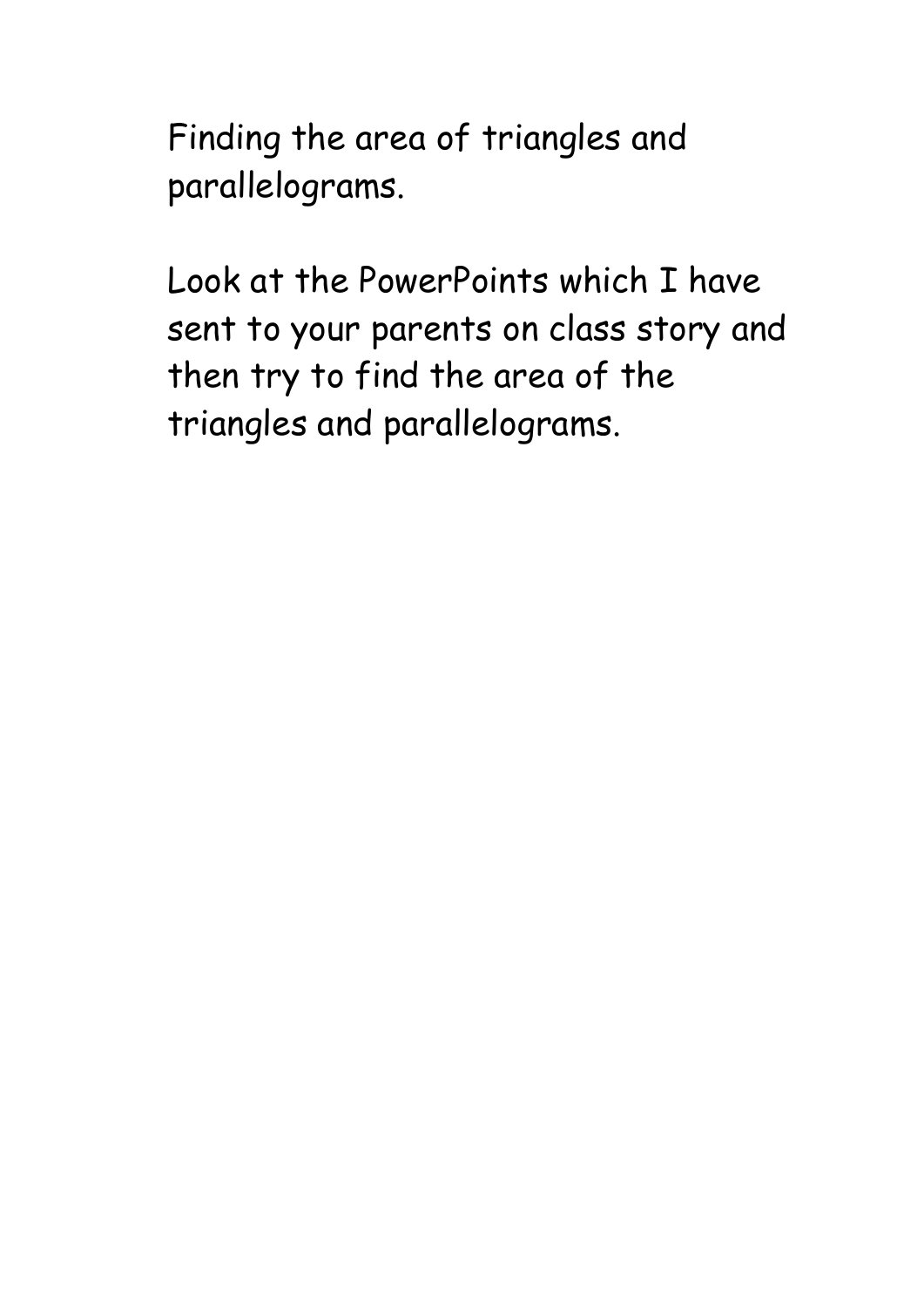| N١<br><b>11</b><br>$-1 - 1 -$<br>___<br>___ | --<br>-<br>__ |
|---------------------------------------------|---------------|
|                                             |               |

Find the area of each triangle.

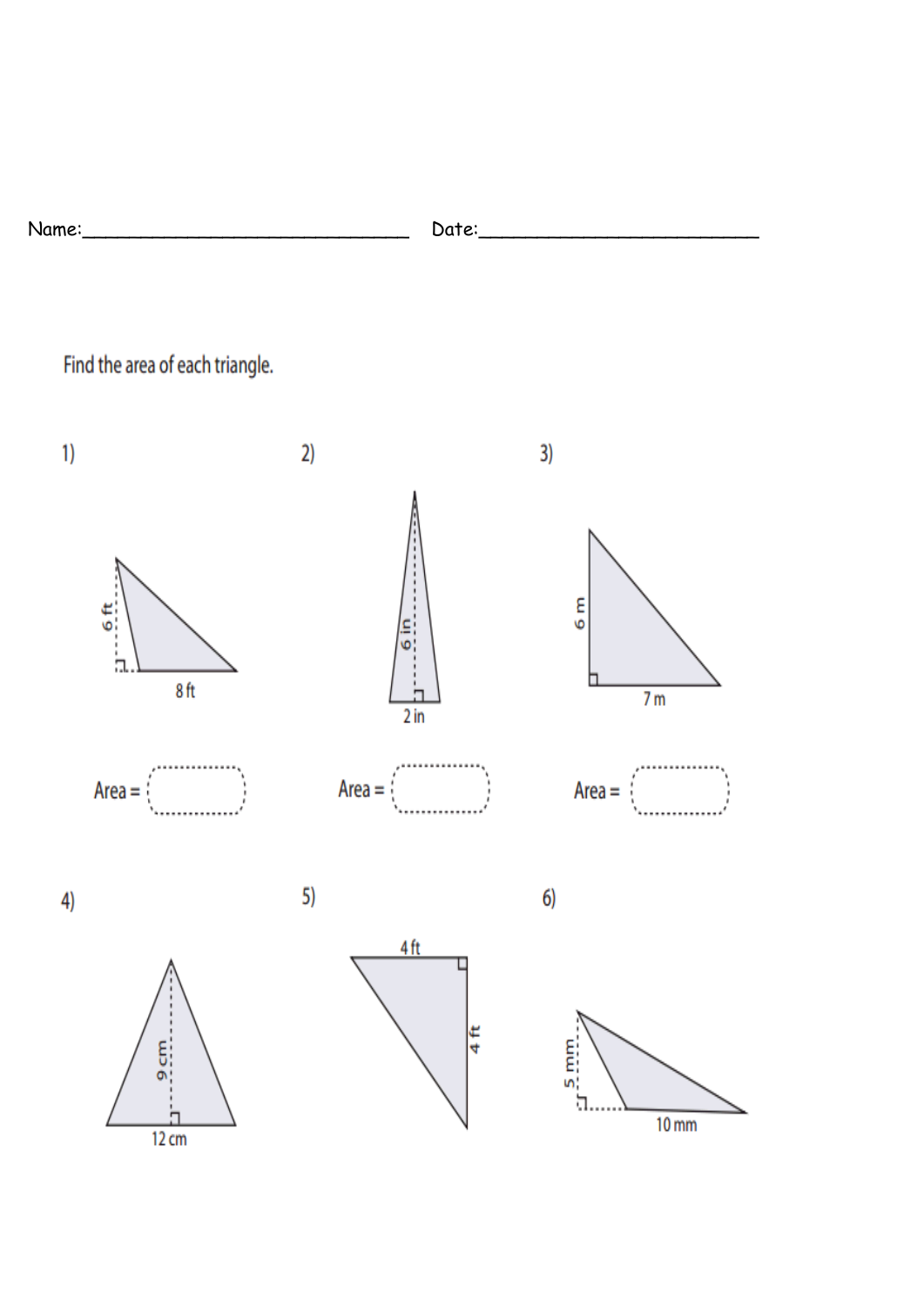Find the area of these parallelograms

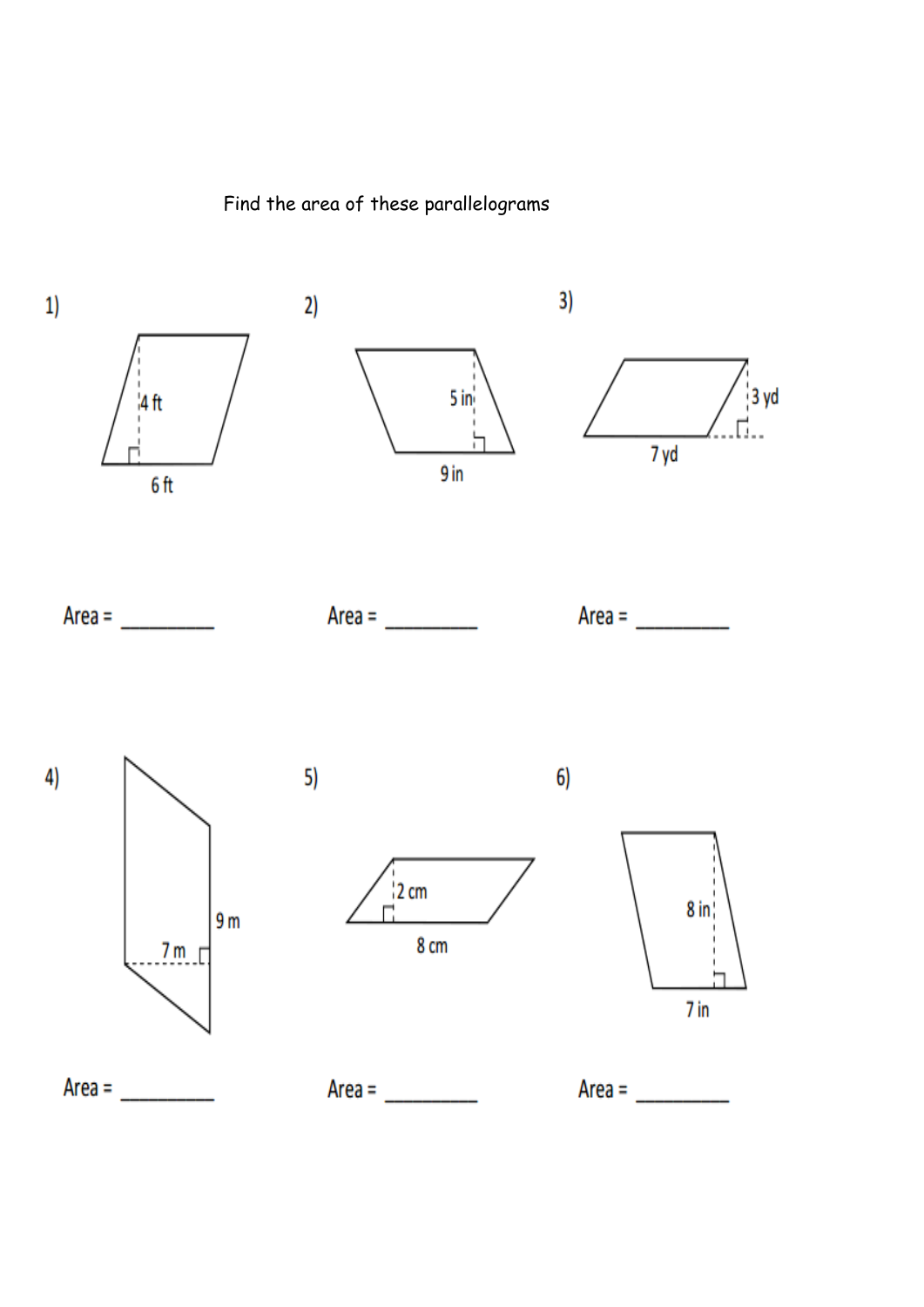This week we are revising writing complaint letters. I know some children may have already covered this at home but I want them to have another attempt.

Look at the PowerPoint I have put on class story and write your own complaint letter about a terrible meal you have had with your parents.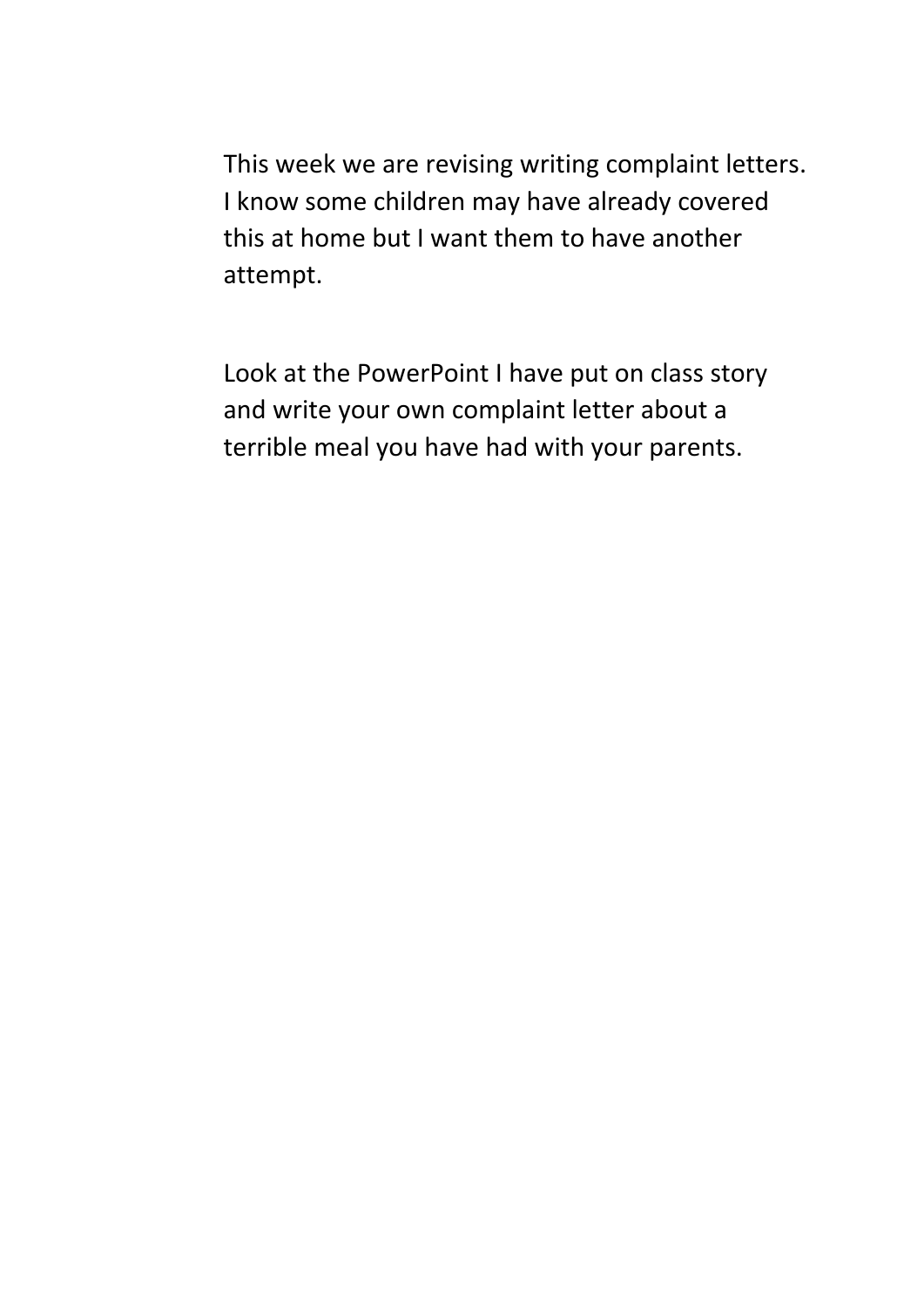## The Worst F staurant!

You and your family visited a restaurant for a family celebration. You were really looking forward to it as you had heard good things about the restaurant.

You arrive and it all goes horribly wrong:



You want to complain about a meal at your establishment which you had on Sunday 15th March to celebrate your birthday. The whole occasion was ruined by their terrible service

When you arrived you had to wait 45 minutes for a table even though you had booked the week before. Other people were arriving after you and being given a table.

After that bad start things got even worse when the waiter/waitress took ages to serve you other tables were served first.

When your mum asked how much longer the food would be the waiter/ waitress was rude and muttered under their breath.

When the food arrived it was cold and didn't taste very nice. Even worse your dad, who is a vegetarian, was served beef instead of Mushroom

stroganoff and the waiter/waitress was very rude when we complained.

You parents were so annoyed with this terrible service they just paid the bill which was very expensive and left without having a dessert.

This is not the service you would expect from a so called 'quality' restaurant

You are demanding a full refund of the meal and if they refuse to meet your expectations you will be contacting the press to complain about the terrible experience you have received.